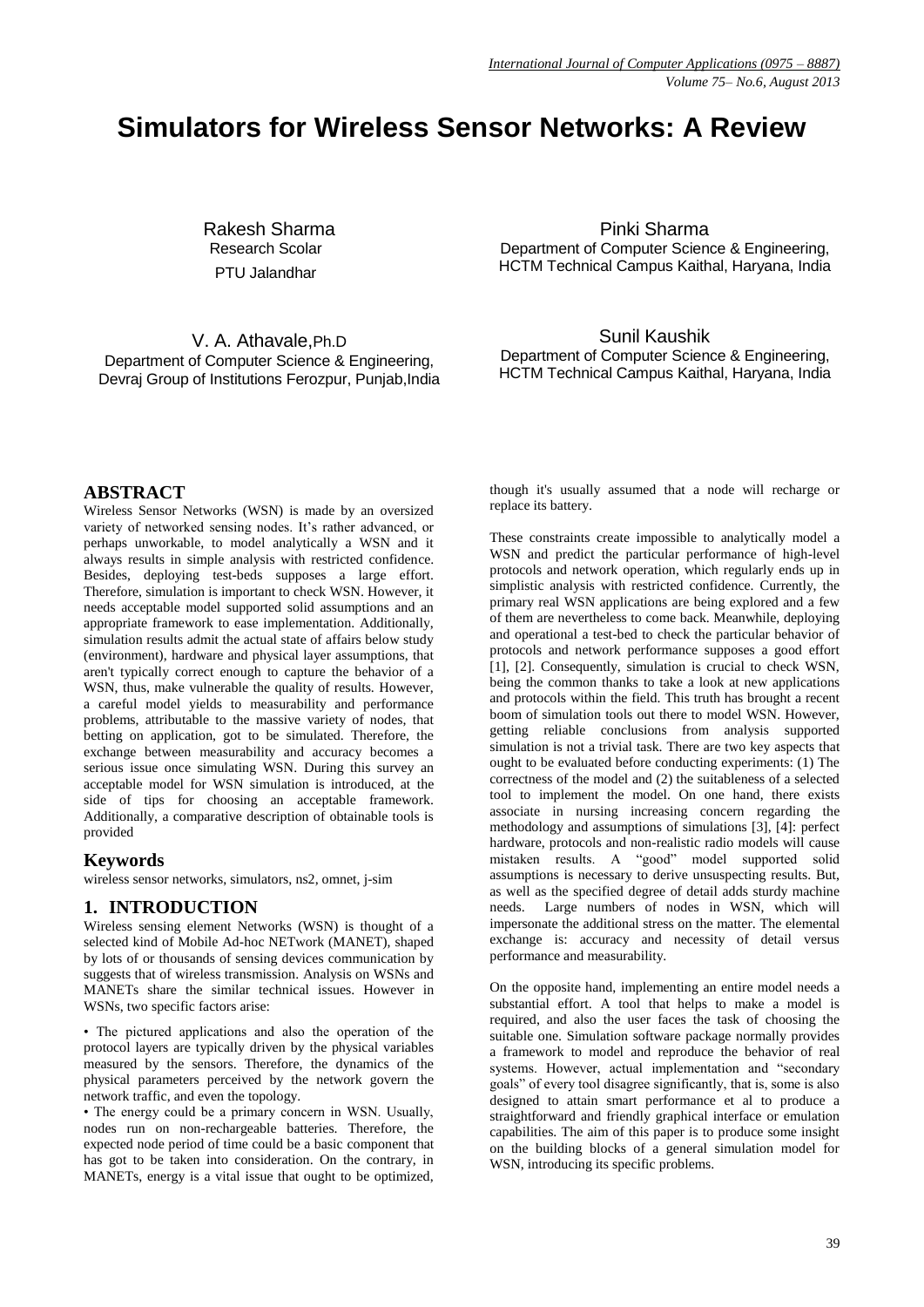# **2. A MODEL FOR WSN SIMULATION**

Together with the event of simulation tools for WSN, their corresponding models are introduced. The models embrace new elements, not gift in classical network simulators, as elaborated power and energy consumption models or atmosphere models. This section describes a general part model, derived from [5], [6], for WSN simulation tools. This model is appropriate for many of the analysis tools utilized in on-going analysis on WSN.

# **2.1 Network model**

Figure one depicts the overall model at a network-wide scale. The subsequent elements are considered:



#### **Figure 1 network model**

1) Nodes: every node could be a physical device observance a collection of physical variables. Nodes communicate with one another via a typical radio channel. Internally, a protocol stack controls communications. In contrast to classical network models, detector modes embrace a second cluster of components: The physical node tier that is connected to the atmosphere. Nodes are sometimes positioned in a very two or three dimensional world. An extra "topology" part, not showed in figure one might management node coordinates.

2) Environment: the most distinction between classical and a WSN model is that the extra "environment" part. This part models the generation and propagation of events that are perceived by the nodes, and trigger detector actions, i.e. communication among nodes within the network. The events of interest are usually a physical magnitude as sound or seismic waves or temperature.

3) Radio channel: It characterizes the propagation of radio signals among the nodes within the network. Terribly elaborated models use a "terrain" part, connected to the atmosphere and radio channel elements. The tract part is taken into thought to reckon the propagation as a part of the radio channel, and conjointly influences the physical magnitude. 4) Sink nodes: These are special nodes that, if present, receive knowledge from information superhighway, and method it. They will interrogate sensors regarding an incident of interest. The utilization of sinks depends on the applying and also the tests performed by the machine.

5) Agents: A generator of events of interest for the nodes. The agent might cause a variation in a very physical magnitude, which propagates through the atmosphere and stimulates the detector. This part is helpful once its behavior is enforced severally from the atmosphere, e.g., a mobile vehicle. Otherwise, the atmosphere itself will generate events.

# **2.2 Node model**

Node behavior depends on interacting factors that cause crosslayer interdependencies. Convenient thanks to describe it have to divide a node into abstract tiers, as diagrammatical in Figure two.

• The Protocol-tier includes all the communication protocols. Typically, three layers are at this tier: A mackintosh layer, a routing layer and a particular application layer. Note that the operation of the protocol tier sometimes depends on the state of the physical tier delineate below, e.g. a routing layer will take into account battery constraints to come to a decision on packet route. Hence, associate degree economical technique to interchange tier info should be developed.



• The physical-node tier represents the hardware platform and its effects on the performance of the instrumentality. Actual composition of this tier might modification counting on the precise application. The common parts of this tier are the set of physical sensors, the energy module and also the quality module. Physical Sensors describe the behavior of the observance hardware. Energy module simulates power consumption within the part hardware, a crucial issue in WSN analysis. Quality module controls detector position.

The media-tier is that the link of the node with the "real world". A node is connected with the atmosphere through: (1) A radio channel, and (2) through one or additional physical channels. Physical channels receive environmental events as delineate in section two.

#### **3. FRAMEWORK CHOICE**

Widespread researches on WSN have raised a race involving several simulation tools and frameworks. The election of a simulation framework for any sort of network could be a task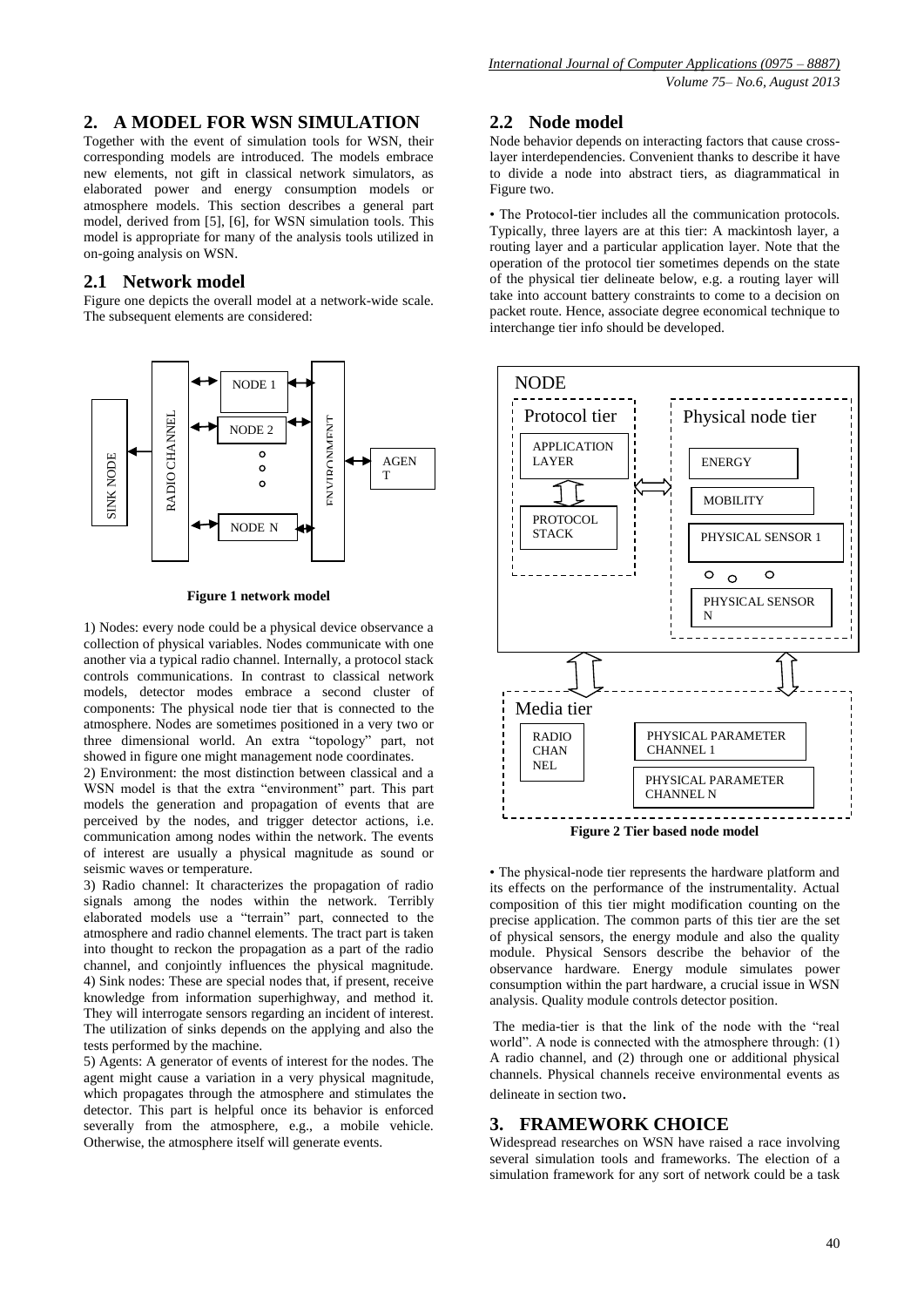that's value to pay enough time. Indeed, this is often notably true for wireless sensors networks, due to the variety and quality of the simulation situations, protocols, and parts concerned. In such a heterogeneous scope, totally different analysis tools reach different goals. This section identifies and discusses the most options to be thought-about within the choice of a WSN simulation framework. A comparative description of representative simulators follows in section four. In a very opening, existing WNS frameworks is classified in: (a) Specific add-ons to general purpose communication networks (section 4.1) and  $(b)$  WSN frameworks designed from scratch (section 4.2).

#### **3.1 The long-way road to simulation**

Simulation style starts with an appropriate description of the important system. Such description constitutes the simulation model, designed up with the help of common-simulation ideas like entities, attributes, events, channels, etc. Therefore, the modeler declares the structure of the simulation in terms of entities and their relations and implements the behavior of these entities and their response to events. Common simulation packages clearly separate implementation from model description and instantiation:

• The simulation engine and also the basic model objects are provided as a collection of software package libraries in a very high level artificial language, sometimes Java or C++. This is often the simulation API.

• Some reasonably scripting (Tcl, e.g.) or mark-up language (XML, e.g.) is often utilized to support model description, that is, to determine (declare) relations between entities. Scripts enable a standardized and economical approach to model description and configuration, model mental representation of simulation runs and runtime review.

• Additionally, different utility libraries are usually enclosed like graphical illustration support or applied mathematics knowledge gathering and analysis. Therefore, a simulation framework sometimes consists of a basic simulation library, a utility library, and a few scripting support. The particular kind the package is deployed depends on the implementation. Some packages give tools that translate model scripts into objects within the implementation language to be compiled afterward. Different packages bind library and scripting so simulation objects is instantiated from a script. Others give a visible interface.

## **3.2 What might we have a tendency to expect from an honest WSN simulator?**

Usually, the key properties to pick out appropriate simulation atmosphere are:

- 1) Reusability and availableness.
- 2) Performance and measurability.

3) Support for rich-semantics scripting languages to outline experiments and method results.

4) Graphical, correct and trace support.

In this section, we have a tendency to specialize in the impact of every feature within the context of the WSN.

#### **3.3 Reusability and availableness**

Simulation is employed to check novel techniques in realistic and controlled situations. Researchers are sometimes inquisitive about comparison the performance of a brand new technique against existing proposals. Therefore, two key aspects are: will the simulation tool embrace implementations

of common models? However simple is to switch or integrate a brand new model with the prevailing ones? The primary question primarily depends on however long a framework has been used for, and the way many of us use it. Early and wide adopted frameworks have several offered models and it is terribly seemingly that the new flourishing proposals are going to be another to next releases. The second facet is closely associated with the look of the package. A careful structure with clean interfaces and high modularity permits the user to simply add or modification practicality. Ready-touse models enable users to quickly build a practical simulation situation and specialize in modeling additional specific details of WSN. All the overall purpose packages embrace an additional or less complete TCP/IP suite, which may be thought-about the minimum customary support. Additionally, typical necessities for WSN simulators are:

Ad-hoc routing support and wireless mackintosh protocols, and propagation and quality models to synthesize the physical node distribution. For instance, these entities are unremarkably implemented: The AODV [7] for routing, the IEEE 802.11 [8] wireless mackintosh protocol, a path loss model [9] for propagation, and also the random-waypointbased quality. For specific tools the question is subtlety different: All the precise frameworks are ready to execute native detector code. Hence, each application, protocol or part developed for the particular detector platform is simulated or emulated. Just some specific elements are strictly simulated, e.g. the radio channel or the physical media atmosphere. Summing up, during this case protocols availableness depends on the important availableness of them for the target platform, and vice versa.

# **3.4 Performance and measurability**

Performance and measurability could be a major concern once facing WSN simulation. The previous is sometimes finite to the artificial language effectiveness. The latter is strained to the memory, processor and logs storage size necessities. To boot, the sort of simulation implies some limits: Emulation mode and time-driven simulations operate in real time in order that they can't be indiscriminately long. Wireless simulations stress performance and measurability problems as a result of the enhanced quality another by the interaction with the atmosphere, radio propagation, quality and power consumption. Simulation of many hundreds of thousands of nodes remains a difficult downside.

# **3.5 Support for rich-semantics scripting languages to outline experiments and method results**

The configuration of a WSN typical trial needs to answer (at least) queries like: what number nodes are there within the test? wherever is every node placed?, do nodes move?, all of them?, how?, that energy model is used?, what number physical environments are?, however they generate events?, that physical magnitudes ought to live every node?, that statistics should be measured within the experiment?, that are the parameters of the radio model? The immense quantity of variables concerned within the definition of a WSN experiment needs the utilization of specific input scripting languages, with high-level linguistics. To boot, it's seemingly that enormous quantities of output knowledge will be generated through several replicas of the experiments. Therefore, an appropriate output scripting language that helps to get the results from the experiments quickly and exactly is fascinating.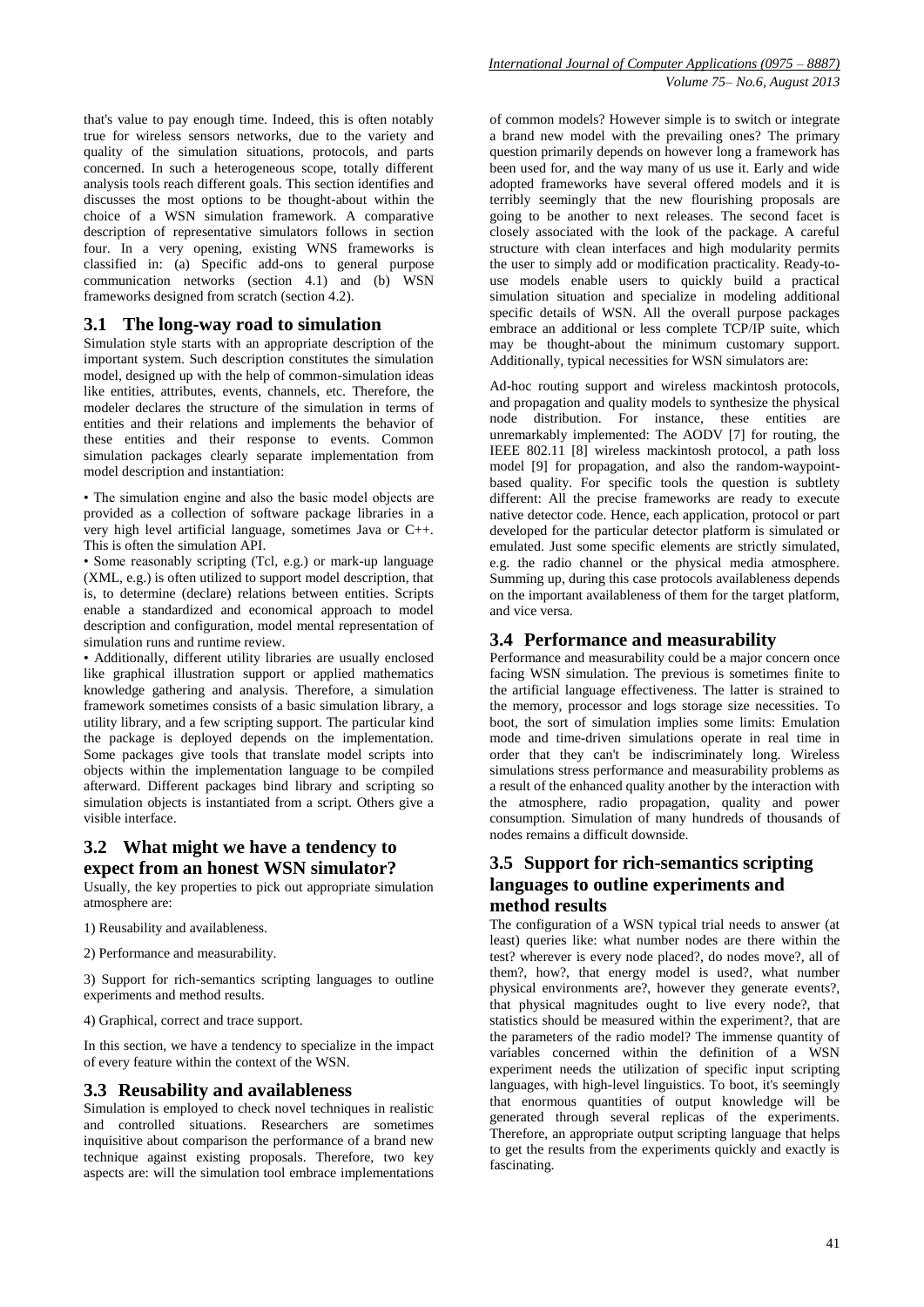## **3.6 Graphical, correct and trace support**

Graphical support for simulations is attention-grabbing in three aspects: (1) as a debugging aid. The first and additional sensible thanks to quickly discover a nasty behavior is to "watch" and follow the execution of a simulation. The key options that a graphical interface ought to support are: Capability of review of modules, variables and event queues at real time, beside "step-by-step" and "run-until" execution potentialities. These options create graphical interfaces terribly powerful debugging tools. Note that the secret is the flexibility to move with the simulation. (2) As a visible modeling and composition tool. This feature sometimes facilitates and speeds the look of little experiments or the composition of basic modules. However, for big scale simulations, it is not terribly sensible. (3) Finally, as result plotters, this enables fast visualization of results while not a post-processing application.

#### **4. WSN SIMULATION software package**

In this section the foremost relevant simulation environments won't to study WSN are introduced, and their main options and implementation problems delineate and mentioned. We have a tendency to essentially specialize in free, ASCII text file, simulation tools.

#### **4.1 General simulation packages**

• NS-2 [10]. Distinct event machine developed in C++. NS-2 is one in all the foremost standard non-specific network simulators, and supports a large vary of protocols altogether layers. It uses OTcl [11] as configuration and script interface. NS-2 is that the paradigm of reusability. It provides the foremost complete support of communication protocol models, among non-commercial packages. Relating to WSN, NS-2 includes ad-hoc and WSN specific protocols like directed diffusion [12] or SMAC [13]. Also, many comes will give WSN support to NS-2 like SensorSim [5] and office [14]. Each is extensions of NS- two to support WSN modeling. However, SensorSim appears to be now not offered at [15]. NS-2 will well model wired network topologies up to 1000 nodes or higher than with some optimizations. This experiment size is unbroken for wireless topologies mistreatment some new optimizations [16]. A drawback of NS-2 is that it provides meager graphical support, via Nam. This application simply reproduces a NS-2 trace. NS-2 has been an important testing tool for network analysis and, so, one may expect that the new standard protocols are going to be another to future releases. However, new proposals for WSN are progressively being tested in specific tools, e.g. TOSSIM or EmTOS (see section 4.2 for an outline of both), due to the advantage of native detector code simulation and also the specific style of those tools for WSN. Therefore, it is undecided the provision of latest WSN proposals for next releases of NS-2. This downside is also even worse for fewer used frameworks.

• OMNET++ [17] standard distinct event machine enforced in C++. Obtaining started with it's quite easy, as a result of its clean style. OMNET++ conjointly provides a strong GUI library for animation and tracing and debugging support. Its major disadvantage is that the lack of obtainable protocols in its library, compared to different simulators. However, OMNET++ is turning into a preferred tool and its lack of models is being prevented by recent contributions. As an example, a quality framework has recently been discharged for OMNET++ [18], and it is used as a place to begin for WSN modeling. To boot, many new proposals for localization and mackintosh protocols for WSN are developed with

OMNET++, underneath the agreement project [19], and also the software package is publicly offered. Notwithstanding, most of the offered models are developed by freelance analysis teams and don't share a typical interface, what makes troublesome to mix them. As associate degree example, not even the localization and mackintosh protocols developed within the agreement project are compatible.

• J-Sim [20]. A component-based simulation atmosphere developed entirely in Java. It provides period of time method based mostly simulation. The most advantage of J-sim is its goodly list of supported protocols, together with a WSN simulation framework with a really elaborated model of WSNs, and an implementation of localization, routing and knowledge diffusion WSN algorithms [6]. J-sim models are simply reusable and interchangeable providing the utmost flexibility. To boot, it provides a GUI library for animation, tracing and debugging support and a script interface, named Jacl [21]. J-Sim claims to scale to an analogous variety of wireless nodes than NS-2 (around 500) with 2 orders of magnitude higher memory consumption however a forty first worse execution time [6].

• NCTUns2.0 [22]. Distinct event machine whose engines are embedded within the kernel of a UNIX system machine. The particular network layer packets are tunneled through virtual interfaces that simulate lower layers and physical devices. This notable feature permits simulations to be fed with real program knowledge sources. A helpful GUI is out there additionally to a high variety of protocols and network devices, together with wireless local area network. Sadly, no specific styles for WSN are enclosed. On one hand, the shut relationship between the simulation engine of NCTUns2.0 and also the Linux kernel machine appears a problem (adding WSN simulation modules to the present design isn't a simple task). But, on the opposite hand, real detector knowledge is simply blocked into simulated devices, protocols and actual applications, simply by putting in these sensors within the machine. NCTUns2.0 conjointly has worthy graphical edition capabilities.

• JiST/SWANS [23]. Distinct event simulation frameworks that are embed the simulation engine within the Java bytecode. Models are enforced in Java and compiled. Then, bytecodes are rewritten to introduce simulation linguistics. Afterwards, they're dead on a customary JVM. This implementation permits the utilization of un-adapted existing Java software package within the simulation, as happens with NCTUns2.0 and UNIX system programs. The most disadvantage of JiST tool is that the lack of enough protocol models. At the instant it solely provides associate degree adhoc network machine referred to as SWANS, designed atop JiST engine, and with a reduced protocol support. The sole graphical aid is an incident lumberjack. Jython [24] is employed as a scripting engine. JiST claims to scale to networks of 106 wireless nodes with 2 and one order of magnitude higher performance (execution time) than NS-2 and GloMoSim severally [23]. It's been conjointly shown that it outperforms Glo- MoSim and NS-2 in event out turn and memory consumption, despite being designed with Java.

• GloMoSim [25]. Simulation atmosphere for wireless networks designed with secpar. Secpar [26] could be a simulation language derived from C that adds linguistics for making simulation entities and message communication on a spread of parallel architectures. Taking advantage of parallelization, it's been shown to scale to 10000 nodes [27]. Many proposals for WSN protocols are tested with it.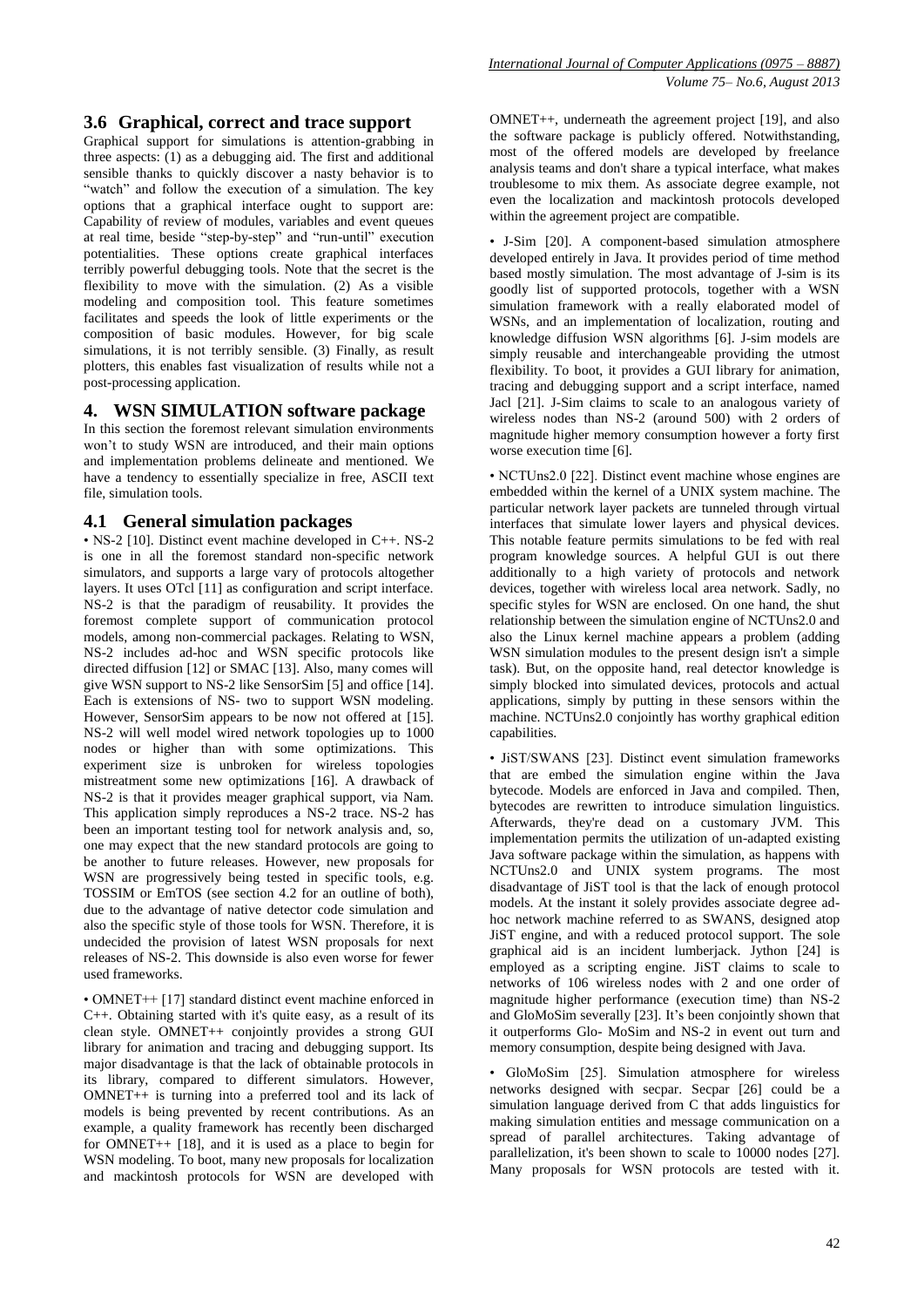• SSFNet [29]. Set of Java network models designed over the ascendible Simulation Framework (SSF). SSF could be a specification of a typical API for simulation that assures immovability between compliant simulators. There are multiple Java and C++ implementations of SSF. DartmouthSSF (DaSSF) [30], as an example, could be a C++ implementation of SSF familiarized to (parallel) simulation of terribly giant scale communication networks. Besides, specific extensions familiarized towards ad-hoc networking exists, e.g., SWAN2. SWAN is being extended to be ready to execute TinyOS code (see section four.2), in a very new framework referred to as TOSSF [31].

• Ptolemy II [32]. Java packages that support totally different models of simulation paradigms (e.g. continues time, Data flow, discrete-event). It conjointly addresses the modeling, simulation and style of coinciding, real-time, embedded systems. Ptolemy models are made in associate degree actor oriented method, terribly kind of like the component-based style of J-Sim. VisualSense [33] could be a modeling and simulations framework for WSN designed on Ptolemy II. Models are developed by sub-classing base categories of the framework or by combining existing Ptolemy models. Ptolemy visual edition assures a straightforward and intuitive graphical composition of models and result plotting.

## **4.2 Specific WSN frameworks**

This section describes the foremost relevant tools specifically aimed to emulate and simulate the WSN hardware and software package (unlike the WSN extensions of the overall network simulators delineate within the previous section). WSN situations are sometimes extremely applicationdependent, and subjected to laborious constraints that cause, in turn, a decent coupling between layers. Therefore, dedicated tools might facilitate to higher capture these dependencies. This approach conjointly permits simulating "real" application code, dashing up the migration from simulation to implementation, and facilitates testing and debugging of real applications. Emulation makes attainable real time correct and analysis of knowledge. The sole disadvantage is that the user is tied to one platform either software package or hardware (typically transparent substance Motes [34]), and to one artificial language (typically TinyOS/NesC [35]). However, TinyOS and transparent substance motes have become the de facto platform for WSN, reassuring somehow the "utility" of these tools.

## *4.2.1 Following environments are specifically designed for WSN research:*

• TOSSIM [36]. Bit-level distinct event machine and person of TinyOS, i.e. for every transmitted or received bit an event is generated rather than one per packet. This is often attainable due to the reduced rate (around forty kbps) of the wireless interface. TOSSIM simulates the execution of nesC code on a TinyOS/MICA, permitting emulation of actual hardware by mapping hardware interruptions to distinct events. A simulated radio model is additionally provided. Emulated hardware elements are compiled beside real TinyOS elements mistreatment the nesC compiler. Thus, associate degree possible with real TinyOS applications over a simulated physical layer is obtained. To boot, there are many communication services that give how to feed knowledge from external sources. The result's a hi-fi machine and person

of a network of TinyOS/MICA nodes. The goal of TOSSIM is to review the behavior of TinyOS and its applications instead of performance metrics of some new protocol. Hence, it's some limitations, as an example, it doesn't capture energy consumption. Another disadvantage of this framework is that each node should run an equivalent code. Therefore, TOSSIM cannot be wont to appraise some kinds of heterogeneous applications.  $TOSSIM$  will handle simulations around thousand of Motes. It's restricted by its bit-level granularity: Performance degrades as traffic will increase. Channel sampling is additionally simulated at bit level and consequently the utilization of a CSMA protocol causes additional overhead than would do a TDMA one.

• EmStar/EmSim/EmTOS [37] [38]. EmStar could be a software package framework to develop WSN applications on special platforms referred to as micro servers: Ad-hoc systems with higher hardware than a traditional detector. The EmStar atmosphere contains a Linux microkernel extension, libraries, services and tools. The foremost necessary tools are:

– EmSim: A machine of the micro-servers atmosphere. In EmSim each simulated node runs associate degree Em- Star stack, and is connected through a simulated radio channel model. It's not a distinct event however a time-driven machine, that is, there is no virtual clock.

– EmCee: associate degree interface to real low-power radios, rather than a simulated radio model, getting radio emulation. EmStar ASCII text file (note that this code is in any language) is employed within the simulations. To boot, the UCLA employees have developed EmTOS: associate degree extension of EmStar that permits nesC/TinyOS applications to run in associate degree EmStar framework. Thus, it opens the thanks to heterogeneous systems of detector and micro servers. Simulation of micro server and detector networks is additionally supported. Additionally, EmTOS provides 3 modes of emulation: Pure emulation, wherever all the motes are emulated by software package, "real mode", wherever all the motes are real, and "hybrid mode", wherever some motes are real et al are emulated. EmTOS reaches up to two hundred modes and it's claimed that for over five hundred nodes it'd be necessary to distribute the simulation on many processors. • ATEMU [39]. Associate degree person of the AVR processor (this processor is employed within the transparent substance platform). Whereas the operation of the speck is emulated instruction by instruction, the radio model is simulated. ATEMU conjointly provides a library of different hardware devices, e.g., timers or transceivers. Therefore, a whole hardware platform is emulated, getting two advantages: (1) the aptitude of testing OS and applications aside from TinyOS and (2) the aptitude of simulating heterogeneous networks with totally different sensors. They're achieved at the price of high process necessities and poor measurability.

• SENS [40]. Distinct event machine are enforced in C++. SENS utilizes a simplified detector model with three layers (application, network and physical) and an extra combined atmosphere and radio layer. NesC code is used directly thereon.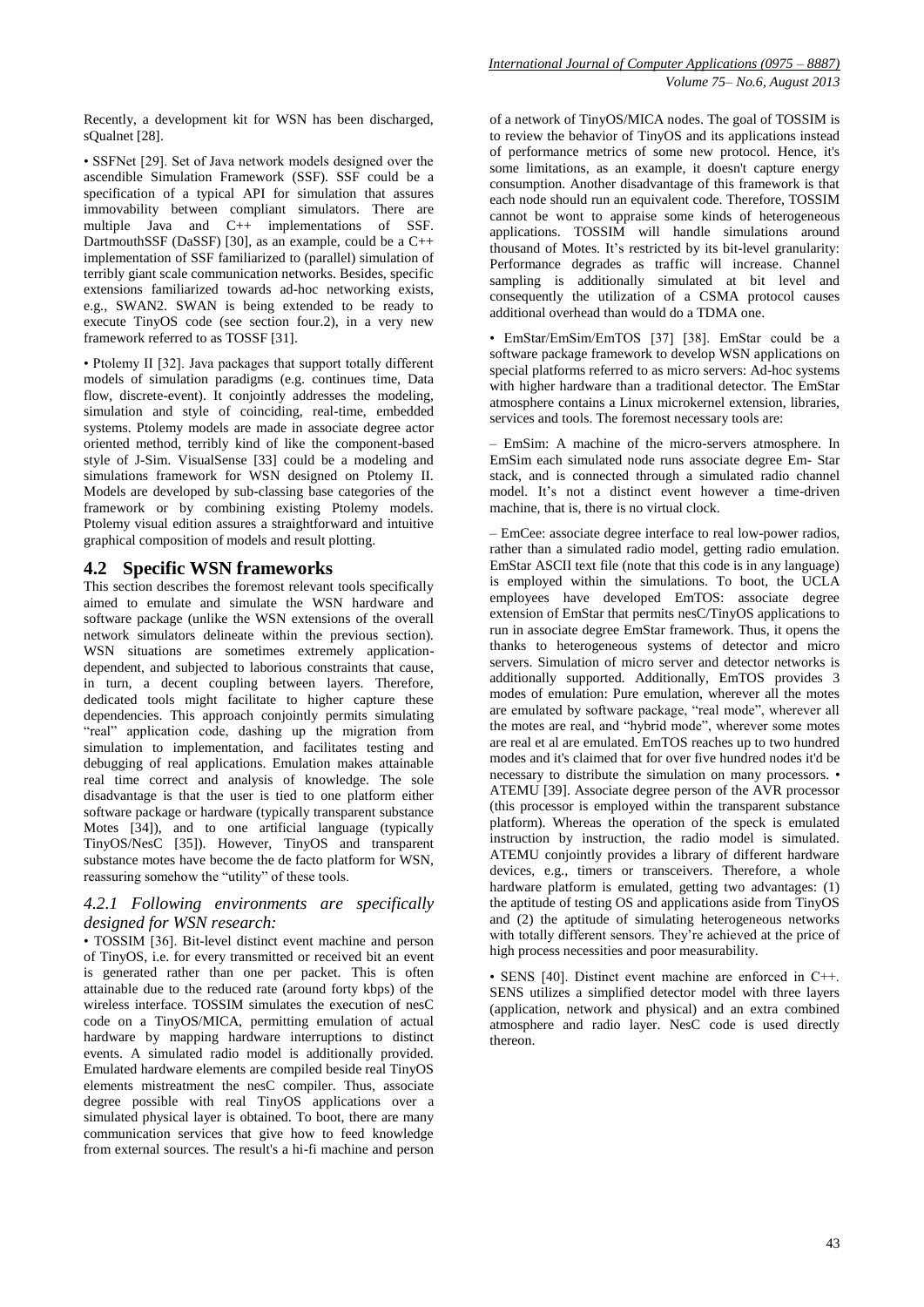*Volume 75– No.6, August 2013*

|               | Simulator<br><sub>or</sub><br>Emulator | Discrete-<br>Event<br>Simulations<br>Trace-<br><b>or</b><br>Driven<br>Simulation | GUI | sources<br>Open<br>Online<br>and<br>documents      | General simulator or<br>Specific simulator | Detail                                                                                                                                                                                                        |
|---------------|----------------------------------------|----------------------------------------------------------------------------------|-----|----------------------------------------------------|--------------------------------------------|---------------------------------------------------------------------------------------------------------------------------------------------------------------------------------------------------------------|
| $NS-2$        | Simulator                              | Discrete-<br>Event<br>Simulation                                                 | No  | Yes                                                | general simulator                          | 1. Can not simulate more than 100<br>nodes.<br>2 Cannot simulate problems of the<br>bandwidth<br><b>or</b><br>the<br>power<br>consumption in WSNs                                                             |
| <b>TOSSIM</b> | Emulator                               | Discrete-<br>Event<br>Simulation                                                 | Yes | Yes                                                | designed<br>specifically<br>for WSNs       | 1.Can support thousands of nodes<br>simulation<br>2.Can emulate radio models and<br>code executions 3.only emulate<br>homogeneous applications<br>4. Have to use PowerTOSSIM to<br>simulate power consumption |
| EmStar        | Emulator                               | Trace-Driven<br>Simulation                                                       | Yes | Yes                                                | designed<br>specifically<br>for WSNs       | 1.Can not support large number of<br>sensors simulation 2.Only run in<br>real time simulation and only apply<br>to iPAQ-class sensor nodes and<br>MICA2 motes                                                 |
| $OMNeT++$     | Simulator                              | Discrete-<br>Event<br>Simulation                                                 | Yes | Noncommercial<br>license,<br>commercial<br>license | general simulator                          | 1. Can support MAC protocols and<br>some localized protocols in WSN<br>2. Simulate power consumptions<br>and channel controls<br>3. Limited available protocols                                               |
| J-Sim         | Simulator                              | Discrete-<br>Event<br>Simulation                                                 | Yes | Yes                                                | general simulator                          | 1. Can simulate large number of<br>sensor nodes, around 500<br>2. Can simulate radio channels and<br>power consumptions<br>3. Its execution time is much<br>longer                                            |
| <b>ATEMU</b>  | Emulator                               | Discrete-<br>Event<br>Simulation                                                 | Yes | Yes                                                | designed<br>specifically<br>for WSNs       | 1. Can emulate different sensor<br>nodes in homogeneous networks or<br>heterogeneous networks<br>2.Can<br>emulate<br>power<br>consumptions or radio channels<br>3. The simulation time is much<br>longer      |
| Avrora        | Simulator                              | Discrete-<br>Event<br>Simulation                                                 | No  | Yes                                                | specifically<br>designed<br>for WSNs       | 1. Can support thousands of nodes<br>simulation 2.Can save much more<br>execution time                                                                                                                        |

#### **Table1 Comparison of Seven Main-Stream Simulation Tools**

• Prowler/JProwler [41]. A distinct event machine running underneath MATLAB meant to optimize network parameters. JProwler could be a version of interloper developed in Java.

• SNAP [42]. Totally different approach is used. SNAP is outlined as associate degree integrated hardware simulationand preparation platform. It's a chip which will be utilized in two ways: (1) because the core of a deployed detector or (2) as a part of associate degree array of processors that performs parallel simulation. Again, "real" code for sensors is

simulated. By combining arrays of SNAPs (called Network on a Chip), it's claimed to be ready to simulate networks on the order of 100,000 nodes.

## **5. CONCLUSIONS**

Simulation is an important tool to review Wireless Sensor Networks as a result of the impracticableness of research and also the difficulties of putting in real experiments. This survey provides tips to assist choosing an appropriate simulation model for a WSN and a comprehensive description of the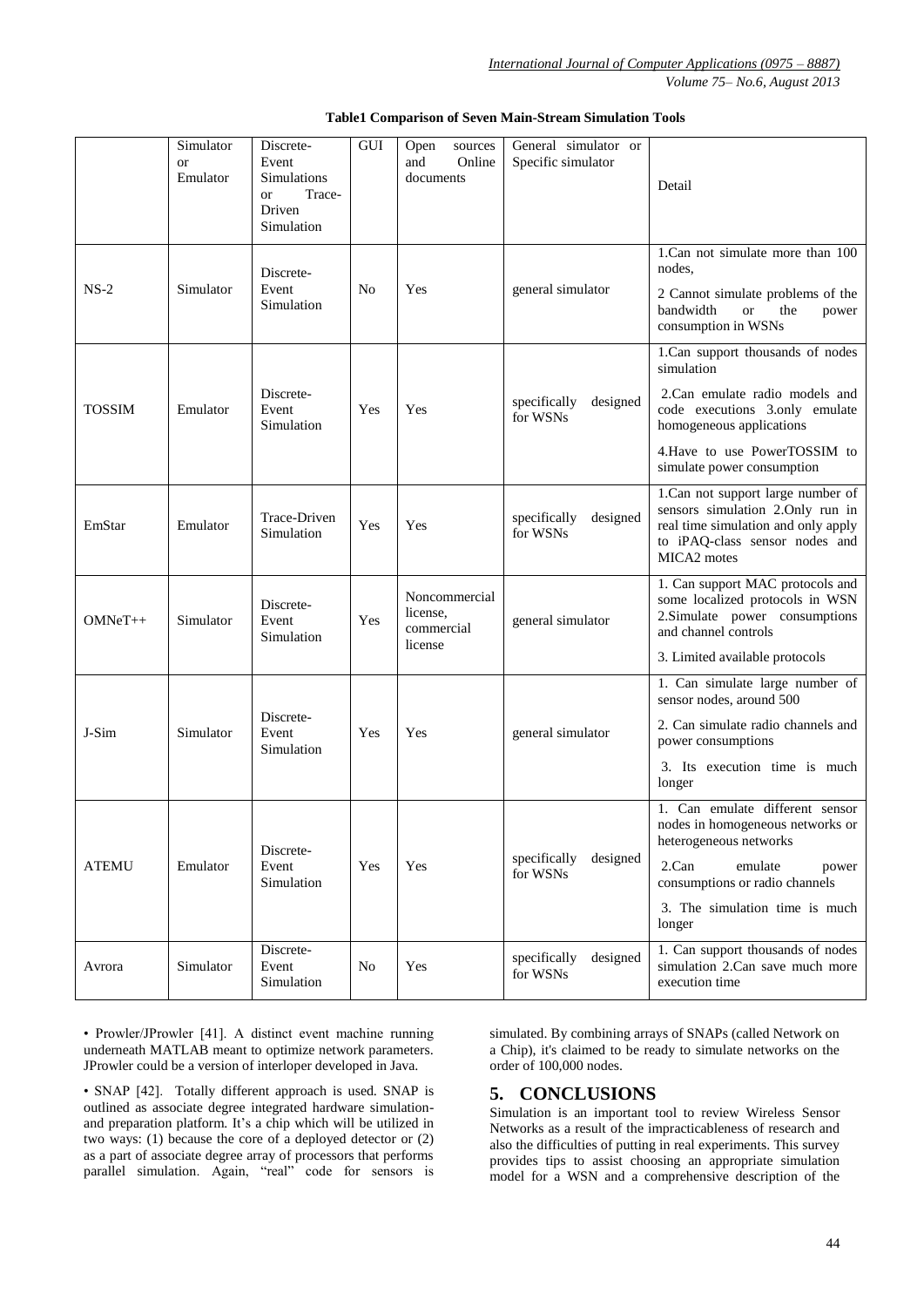foremost used offered tools. relating to availableness of models, OMNET++, JiST and SSFNet lack of obtainable protocol models compared to different simulators (specially, NS-2), that will increase development time. Reaching to the flexibility to compose models from basic items, the part or actor based mostly packages J-Sim or Ptolemy II supply the utmost flexibility. Tools like NCTUns2.0 or JiST enable any, Linux or Java severally, application to be utilized in a simulation. This feature greatly will increase their potentialities. Specific tools like TOSSIM, EMTOS or ATEMU are ready to simulate real detector code. Relating to performance, one will expect higher performance from C/C++ engines than from their Java counterparts. However, recent simulators like JiST/SWAN claim to perform higher than NS-2 and GloMoSim (in its serial version). Obviously, parallel simulations ought to perform and scale higher than serial ones. The exchange could be a larger quality of programming. Parallel simulators as GloMoSim (whose goal is performance instead of scalability) will simulate up to around 10000 wireless nodes. DaSSF parallel tool, whose main goal is measurability, supports network topologies as giant as 100000 wired parts. All the packages give graphical support. OMNET++, NCTUns2.0, J-Sim and Ptolemy give powerful GUI libraries for animation, tracing and debugging. All they embrace the said options like review, modification of parameters at execution time, etc. OMNET++ and Ptolemy stand gently up among them. On the contrary, JiST don't embrace different graphical interface than an incident lumberjack and viewer. Current support in NS-2 is that the in elaborate and easy trace copy Nam tool. Specific tools conjointly give amazingly wealthy GUIs. TinyViz is that the TOSSIM visualization tool, associate degree protrusive Java application that gives helpful correct info. Besides, it will management and drive the simulation parts.

#### **6. REFERENCES**

- [1] A. Mainwaring, J. Polastre, R. Szewczyk, D. Culler, J. Anderson, "Wireless Sensor Network for Habitat Monitoring." In Proc. 1st ACM Int. Workshop on Wireless Sensor Networks and Applications, Atlanta, GE, pp. 88– 97, September 2002.
- [2] D. Ganesan, D. Estrin, A. Woo, D. Culler, "Complex Behavior at Scale: An Experimental Study of Low-power Wireless Sensor Networks." Technical Report UCLA/CSD-TR 02-0013, Center for Embedded Networked Sensing, University of California, Berkeley, February 2002.
- [3] K. Pawlikowski, H. D. Joshua Jeong, J. S. Ruth Lee. "On Credibility of Simulation Studies of Telecommunication Networks." IEEE Communications Magazine, vol. 40, no.1, pp. 132–139, January 2002.
- [4] D. Kotz, C. Newport, B. Gray, J. Liu, Y. Yuan, C. Elliot. "Experimental Evaluation of Wireless Simulation Assumptions." In Proc. of the 7th ACM/IEEE Int. Symposium on Modeling, Analysis and Simulation of Wireless and Mobile Systems (MSWiM'04), Venice, Italy, pp. 78–82, October 2004.
- [5] S. Park, A. Savvides, M. B. Srivastava. "SensorSim: A Simulation Framework for Sensor Networks." In Proc. ACM Modeling, Analysis and Simulation of Wireles and Mobile Systems (MSWiM 2000), Boston, MA, pp. 104– 111, August 2000
- [6] A. Sobeih, W. Chen, J. C. Hou, L. Kung, N. Li, H. Lim, H. Tyan, H. Zhang, "J-Sim: A simulation and emulation

environment for wireless sensor networks." In Proc. Annual Simulation Symposium (ANSS 2005), San Diego, CA, pp. 175–187, April 2005.

- [7] C Perkins, EM Royer, S Das, Ad-Hoc On Demand Distance Vector Routing (AODV), IETF draft, 2000. [8] Part 11: Wireless LAN medium access control (MAC) and physical layer (PHY) specifications, ANSI/IEEE Std. 802.11, 1999.
- [9] T. S. Rappaport, Wireless Communications, principles and practice, Second Edition, Prentice Hall, 2002.
- [10] The Network Simulator, NS-2 [Online]. Available: <http://www.isi.edu/nsnam/ns/> [11] MIT Object Tcl. [Online]. Available:http://bmrc.berkeley.edu/research/cmt/ cmtdoc/otcl
- [12] C. Intanagonwiwat, R. Govidan, D. Estrin, J. Heidemann, F. Silva, "Directed diffusion for wireless sensor networking." IEEE/ACM Transactions on Networking, vol. 11, issue 1, pp. 2–16, February 2003.
- [13] W. Ye, J. Heidemann, D. Estrin, "Medium Access Control with Coordinated, Adaptive Sleeping for Wireless Sensor Networks." ACM/IEEE Transactions on Networking, vol. 12, pp. 493–506, 2004.
- [14] NRL's Sensor Network Extension to NS-2 [Online]. Available[: http://nrlsensorsim.pf.itd.nrl.navy.mil/](http://nrlsensorsim.pf.itd.nrl.navy.mil/)
- [15] SensorSim: A simulation framework for sensor networks. [Online]. Available: http://nesl.ee.ucla.edu/projects /sensorsim/
- [16] V. Naoumov, T. Gross, "Simulation of Large Ad Hoc Networks." In Proc. ACM Modeling, Analysis and Simulation of Wireles and Mobile Systems (MSWiM 2003), San Diego, CA, pp. 50–57, 2003.
- [17] OMNET++ discrete event simulator. [Online]. Available: http://www.omnetpp.org
- [18] Mobility Framework for OMNET++. [Online]. Available: [http://mobility-fw.sourceforge.net](http://mobility-fw.sourceforge.net/)
- [19] Consensus: Collaborative Sensor Networks [Online]. Available: [http://www.consensus.tudelft.nl](http://www.consensus.tudelft.nl/) [20] J-Sim [Online]. Available: http://www.j-sim.org
- [21] Jacl, Java implementation of Tcl8.x. [Online]. Available: <http://www.tcl.tk/software/java>
- [22] NCTUns 2.0 Network Simulator and Emulator. [Online]. Available[: http://nsl.csie.nctu.edu.tw/nctuns.html](http://nsl.csie.nctu.edu.tw/nctuns.html)
- [23] R. Barr, Z. J. Haas, R. van Renesse, "JiST: Embedding Simulation Time into a Virtual Machine." In Proc. 5th EUROSIM Congress on Modeling and Simulation, Paris, France, September 2004
- [24] Jython. [Online]. Available: http://www.jython.org
- [25] Global Mobile Information Systems Simulation Library (GloMoSim). [Online]. Available: http://pcl.cs.ucla .edu/projects/glomosim/
- [26] PARSEC: Parallel Simulation Environment for Complex Systems. [Online]. Available: http://pcl.cs.ucla.edu/ projects/parsec/
- [27] M. Takai, R. Bagrodia, K. Tang, M. Gerla, "Efficient Wireless Networks Simulations with Detailed